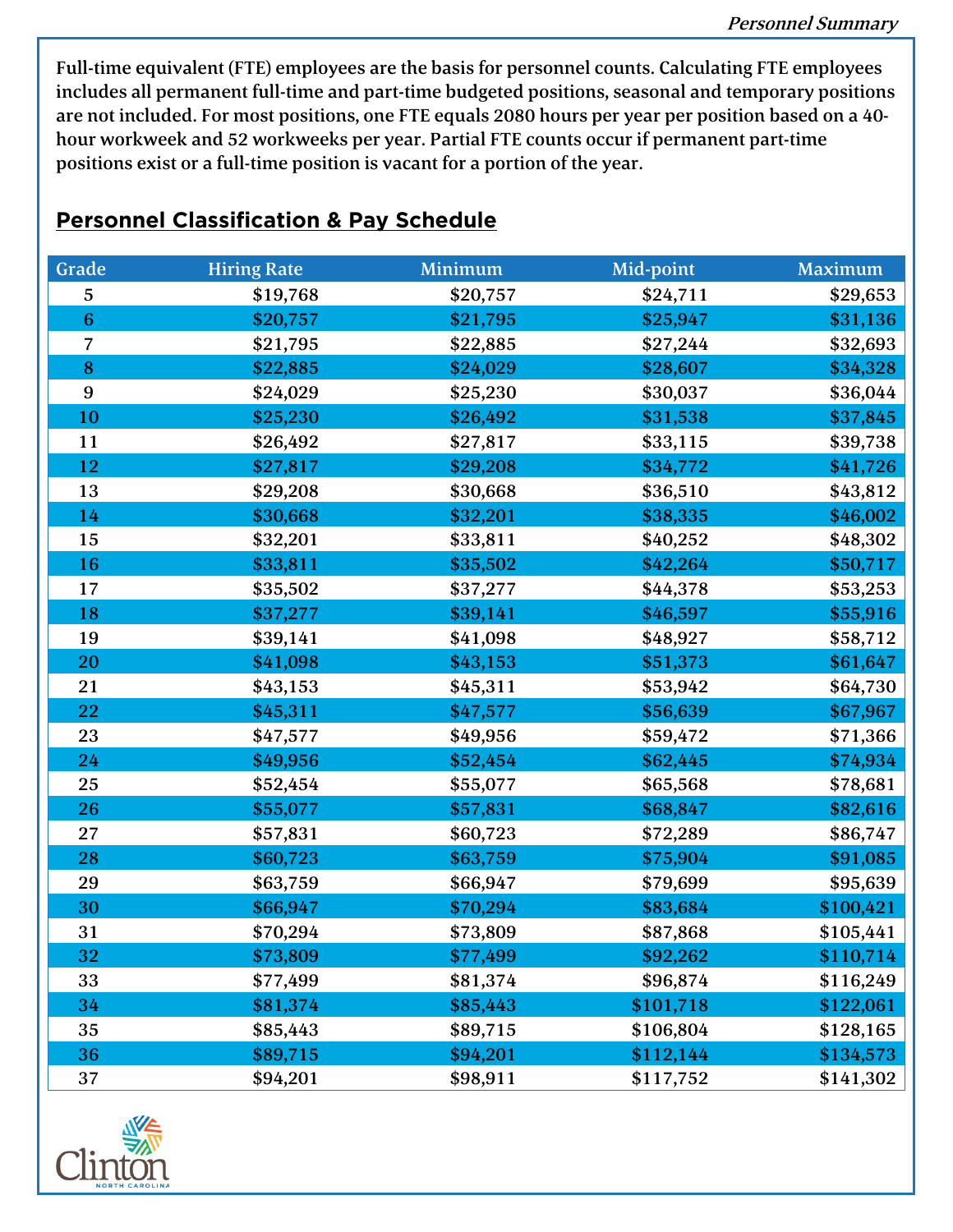Personnel Summary

|                                               |              |                                  |     | <b>Clinton Personnel Summary (FTE)</b> |           |     |            |           |                |            |           |                |            |               |     |            |  |
|-----------------------------------------------|--------------|----------------------------------|-----|----------------------------------------|-----------|-----|------------|-----------|----------------|------------|-----------|----------------|------------|---------------|-----|------------|--|
| <b>General Fund</b>                           |              |                                  |     |                                        |           |     |            |           |                |            |           |                |            |               |     |            |  |
| Position                                      | Salary       | FY13-14 Actual<br>FY14-15 Actual |     |                                        |           |     |            |           | FY15-16 Budget |            |           | FY16-17 Budget |            | FY17-18 Proj. |     |            |  |
| <b>General Government</b>                     | Grade        | <b>FT</b>                        | PT  | <b>FTE</b>                             | <b>FT</b> | PT  | <b>FTE</b> | <b>FT</b> | PT             | <b>FTE</b> | <b>FT</b> | PT             | <b>FTE</b> | <b>FT</b>     | PT  | <b>FTE</b> |  |
| Administration                                |              |                                  |     |                                        |           |     |            |           |                |            |           |                |            |               |     |            |  |
| City Manager                                  | n/a          | 1.0                              |     | 1.0                                    | 1.0       |     | 1.0        | 1.0       |                | 1.0        | 1.0       |                | 1.0        | 1.0           |     | 1.0        |  |
| Asst. City Manager-Finance Dir.               | 31           | 1.0                              |     | 0.5                                    | 0.0       |     | 0.0        | 0.0       |                | 0.0        | $0.0\,$   |                | 0.0        | 0.0           |     | $0.0\,$    |  |
| City Clerk                                    | 23           | 1.0                              |     | 1.0                                    | 1.0       |     | 1.0        | 1.0       |                | 1.0        | 1.0       |                | 1.0        | 1.0           |     | 1.0        |  |
| Senior Administrative Specialist              | 14           | 0.0                              |     | 0.0                                    | 1.0       |     | 1.0        | 1.0       |                | 1.0        | 1.0       |                | 1.0        | 1.0           |     | 0.5        |  |
| <b>Administrative Specialists</b>             | 12           | 1.0                              |     | 1.0                                    | 0.0       |     | 0.0        | 0.0       |                | 0.0        | 0.0       |                | 0.0        | 1.0           |     | 0.5        |  |
| Custodian                                     | 6            | 0.0                              | 1.0 | 0.6                                    | 0.0       | 1.0 | 0.6        | 0.0       | 1.0            | 0.6        | $0.0\,$   | 1.0            | $0.6\,$    | 0.0           | 1.0 | 0.6        |  |
|                                               | <b>Total</b> | 4.0                              | 1.0 | 4.1                                    | 3.0       | 1.0 | 3.6        | 3.0       | 1.0            | 3.6        | 3.0       | 1.0            | 3.6        | 4.0           | 1.0 | 3.6        |  |
| <b>Finance-HR</b>                             |              |                                  |     |                                        |           |     |            |           |                |            |           |                |            |               |     |            |  |
| <b>Finance Director</b>                       | 25           | 0.0                              |     | 0.3                                    | 1.0       |     | 1.0        | 1.0       |                | 1.0        | 1.0       |                | 1.0        | 1.0           |     | 1.0        |  |
| <b>Human Resources Director</b>               | 23           | 1.0                              |     | 1.0                                    | 1.0       |     | 1.0        | 1.0       |                | 1.0        | 1.0       |                | 1.0        | 1.0           |     | 1.0        |  |
| <b>Accounting Operations Manager</b>          | 21           | 1.0                              |     | 1.0                                    | 1.0       |     | 1.0        | 0.0       |                | 0.0        | 0.0       |                | 0.0        | 0.0           |     | 0.0        |  |
| <b>Budget/Financial Analyst</b>               | 19           | 0.0                              |     | 0.0                                    | 0.0       |     | 0.0        | 1.0       |                | 0.7        | 1.0       |                | 1.0        | 1.0           |     | 1.0        |  |
| <b>Supervisor / Billing &amp; Collections</b> | 16           | 1.0                              |     | 1.0                                    | 1.0       |     | 1.0        | 1.0       |                | 1.0        | 1.0       |                | 1.0        | 1.0           |     | 1.0        |  |
| Payroll & Benefits Technician                 | 16           | 1.0                              |     | 1.0                                    | 1.0       |     | 1.0        | 1.0       |                | 1.0        | 1.0       |                | 1.0        | 1.0           |     | 1.0        |  |
| <b>Accounting Technician</b>                  | 15           | 1.0                              |     | 1.0                                    | 1.0       |     | 1.0        | 1.0       |                | 1.0        | 1.0       |                | 1.0        | 1.0           |     | 1.0        |  |
| Senior Customer Service Representative        | 14           | 0.0                              |     | 0.0                                    | 1.0       |     | 1.0        | 1.0       |                | 1.0        | 1.0       |                | 1.0        | 1.0           |     | 1.0        |  |
| <b>Customer Service Representative</b>        | 11           | 1.0                              | 1.0 | 1.5                                    | 0.0       | 1.0 | 0.5        | 0.0       | 1.0            | 0.5        | 0.0       | 1.0            | 0.5        | 0.0           | 1.0 | 0.5        |  |
|                                               | Total        | 6.0                              | 1.0 | 6.8                                    | 7.0       | 1.0 | 7.5        | 7.0       | 1.0            | 7.2        | 7.0       | 1.0            | 7.5        | 7.0           | 1.0 | 7.5        |  |
| Planning                                      |              |                                  |     |                                        |           |     |            |           |                |            |           |                |            |               |     |            |  |
| <b>Planning Director</b>                      | 27           | 1.0                              |     | 1.0                                    | 1.0       |     | 1.0        | 1.0       |                | 1.0        | 1.0       |                | 1.0        | 1.0           |     | 1.0        |  |
| <b>Senior Planner</b>                         | 22           | 1.0                              |     | 1.0                                    | 1.0       |     | 1.0        | 1.0       |                | 1.0        | 1.0       |                | 1.0        | 1.0           |     | 1.0        |  |
| Planner                                       | 19           | 1.0                              |     | 0.5                                    | 1.0       |     | 1.0        | 1.0       |                | 1.0        | 1.0       |                | 1.0        | 1.0           |     | 1.0        |  |
| Code Enforcement Officer /GIS Technician      | 18           | 1.0                              |     | 1.0                                    | 1.0       |     | 1.0        | 1.0       |                | 1.0        | 1.0       |                | 1.0        | 1.0           |     | 1.0        |  |
| Senior Administrative Specialist              | 14           | 0.0                              |     | 0.0                                    | 0.0       |     | 0.0        | 1.0       |                | 0.7        | 1.0       |                | 1.0        | 1.0           |     | 1.0        |  |
| <b>Administrative Specialist</b>              | 12           | 1.0                              |     | 1.0                                    | 1.0       |     | 1.0        | 0.0       | 1.0            | 0.2        | 0.0       |                | 0.0        | 0.0           |     | 0.0        |  |
|                                               | Total        | 5.0                              | 0.0 | 4.5                                    | 5.0       | 0.0 | 5.0        | 5.0       | 1.0            | 4.9        | 5.0       | 0.0            | 5.0        | 5.0           | 0.0 | 5.0        |  |
| <b>Recreation &amp; Parks</b>                 |              |                                  |     |                                        |           |     |            |           |                |            |           |                |            |               |     |            |  |
| <b>Recreation &amp; Parks Director</b>        | 25           | 1.0                              |     | 1.0                                    | 1.0       |     | 1.0        | 1.0       |                | 1.0        | 1.0       |                | 1.0        | 1.0           |     | 1.0        |  |
| <b>Recreation Center Manager</b>              | 18           | 1.0                              |     | 1.0                                    | 1.0       |     | 1.0        | $1.0\,$   |                | $1.0\,$    | 1.0       |                | 1.0        | 1.0           |     | 1.0        |  |
| <b>Athletic Program Director</b>              | 17           | 1.0                              |     | 0.8                                    | 1.0       |     | 1.0        | 1.0       |                | 1.0        | 1.0       |                | 1.0        | 1.0           |     | 1.0        |  |
| <b>Recreation Center Supervisor</b>           | 16           | 1.0                              |     | 1.0                                    | 1.0       |     | 1.0        | 1.0       |                | 1.0        | 1.0       |                | 1.0        | 1.0           |     | 1.0        |  |
| Parks Maintenance Supervisor                  | 14           | 1.0                              |     | 1.0                                    | 1.0       |     | 1.0        | 1.0       |                | 1.0        | 1.0       |                | 1.0        | 1.0           |     | 1.0        |  |
| <b>Athletic Program Assistant</b>             | 13           | 1.0                              |     | 1.0                                    | 1.0       |     | 1.0        | 1.0       |                | 1.0        | 1.0       |                | 1.0        | 1.0           |     | 1.0        |  |
| <b>Administrative Specialist</b>              | 12           | 1.0                              |     | 1.0                                    | 1.0       |     | 1.0        | 1.0       |                | 1.0        | 1.0       |                | 1.0        | 1.0           |     | 1.0        |  |
| Parks Maintenance Worker                      | 10           | 2.0                              | 1.0 | 2.1                                    | 2.0       | 1.0 | 2.0        | 2.0       | 1.0            | 1.5        | 2.0       | 1.0            | $2.5\,$    | 2.0           | 1.0 | 2.5        |  |
| Athletics/Program Assistant                   | n/a          |                                  | 5.0 | 2.5                                    |           | 5.0 | 2.5        |           | 5.0            | $2.5\,$    |           | 5.0            | $2.5\,$    |               | 5.0 | $2.5\,$    |  |
|                                               | <b>Total</b> | 9.0                              | 6.0 | 11.4                                   | 9.0       | 6.0 | 11.5       | 9.0       | 6.0            | $11.0$     | 9.0       | 6.0            | 12.0       | 9.0           | 6.0 | 12.0       |  |
| <b>General Government Total</b>               |              | 24.0                             | 8.0 | 26.8                                   | 24.0      | 8.0 | 27.6       | 24.0      | 9.0            | 26.7       | 24.0      | 8.0            | 28.1       | 25.0          | 8.0 | 28.1       |  |

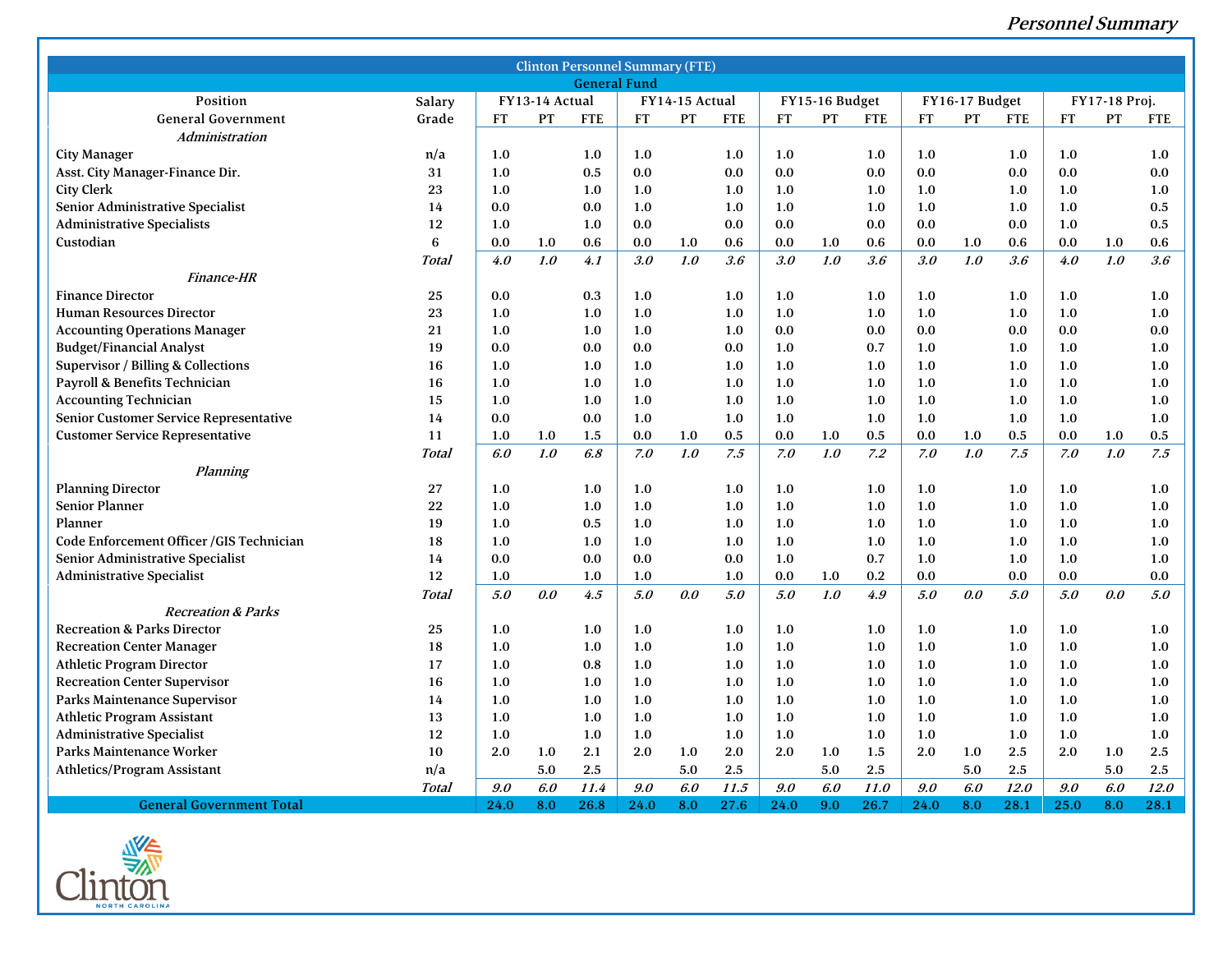| Position                         | Salary       |           | FY13-14 Actual |            | FY14-15 Actual |      |            |           | FY15-16 Budget |            |           | FY16-17 Budget |            | FY17-18 Proj. |         |            |
|----------------------------------|--------------|-----------|----------------|------------|----------------|------|------------|-----------|----------------|------------|-----------|----------------|------------|---------------|---------|------------|
| <b>Public Safety</b>             | Grade        | <b>FT</b> | PT             | <b>FTE</b> | <b>FT</b>      | PT   | <b>FTE</b> | <b>FT</b> | PT             | <b>FTE</b> | <b>FT</b> | PT             | <b>FTE</b> | FT            | PT      | <b>FTE</b> |
| <b>Fire</b>                      |              |           |                |            |                |      |            |           |                |            |           |                |            |               |         |            |
| <b>Fire Chief</b>                | 25           | 1.0       |                | 1.0        | 1.0            |      | 0.7        | 1.0       |                | 1.0        | 1.0       |                | 1.0        | 1.0           |         | 1.0        |
| Deputy Fire Chief                | 22           | 0.0       |                | 0.0        | 0.0            |      | 0.0        | 0.0       |                | 0.0        | 1.0       |                | 0.5        | 1.0           |         | 0.5        |
| <b>Fire Inspector</b>            | 18           | 0.0       |                | 0.0        | 0.0            |      | 0.0        | $0.0\,$   |                | $0.4\,$    | 0.0       | 1.0            | 0.6        | 0.0           | 1.0     | 0.6        |
| <b>Fire Captain</b>              | 18           | 3.0       | 3.0            | 4.5        | 3.0            | 3.0  | 4.5        | $3.0\,$   | 3.0            | 4.5        | 3.0       | 3.0            | 4.5        | 3.0           | $3.0\,$ | 4.5        |
| Fire Captain-Training Officer    | 18           | 1.0       |                | 0.0        | 1.0            |      | 0.5        | 1.0       |                | 0.0        | 1.0       |                | 0.7        | 1.0           |         | 1.0        |
| <b>Fire Captain-Logistics</b>    | 18           | 1.0       |                | 1.0        | 1.0            |      | 1.0        | 1.0       |                | 1.0        | 1.0       |                | 1.0        | 1.0           |         | 1.0        |
| <b>Fire Lieutenant</b>           | 17           | 1.0       |                | 2.0        | 0.0            |      | 0.0        | 0.0       |                | 0.0        | 0.0       |                | 0.0        | 0.0           |         | 0.0        |
| Firefighter-Equipment Operator   | 16           | 1.0       | 1.0            | 1.5        | 3.0            |      | 3.0        | 3.0       |                | 3.0        | 3.0       |                | 3.0        | 3.0           |         | $3.0\,$    |
| Firefighter                      | 13           | 7.0       | 18.0           | 13.5       | 6.0            | 21.0 | 13.5       | 6.0       | 24.0           | 14.5       | 6.0       | 20.0           | 14.5       | 6.0           | 20.0    | 14.5       |
|                                  | <b>Total</b> | 15.0      | 22.0           | 23.5       | 15.0           | 24.0 | 23.2       | 15.0      | 27.0           | 24.4       | 16.0      | 24.0           | 25.8       | 16.0          | 24.0    | 26.1       |
| Police Administration            |              |           |                |            |                |      |            |           |                |            |           |                |            |               |         |            |
| <b>Police Chief</b>              | 28           | 1.0       |                | 1.0        | 1.0            |      | 1.0        | 1.0       |                | 1.0        | 1.0       |                | 1.0        | 1.0           |         | 1.0        |
| <b>Police Captain</b>            | 23           | 1.0       |                | 1.0        | 1.0            |      | 1.0        | 1.0       |                | 1.0        | 1.0       |                | 1.0        | 1.0           |         | 1.0        |
| <b>Police Lieutenant</b>         | 21           | 2.0       |                | 2.0        | 2.0            |      | 2.0        | 2.0       |                | 2.0        | 2.0       |                | 2.0        | 2.0           |         | 2.0        |
| Senior Administrative Specialist | 14           | 3.0       |                | 3.0        | $3.0\,$        |      | 3.0        | $3.0\,$   |                | 3.0        | $3.0\,$   |                | 3.0        | $3.0\,$       |         | 3.0        |
|                                  | <b>Total</b> | 7.0       | 0.0            | 7.0        | 7.0            | 0.0  | 7.0        | 7.0       | 0.0            | 7.0        | 7.0       | 0.0            | 7.0        | 7.0           | 0.0     | 7.0        |
| <b>Police Patrol</b>             |              |           |                |            |                |      |            |           |                |            |           |                |            |               |         |            |
| <b>Police Sergeant</b>           | 18           | 4.0       |                | 4.0        | 4.0            |      | 4.0        | 4.0       |                | 4.0        | 4.0       |                | 4.0        | 4.0           |         | 4.0        |
| <b>Police Officer-Master</b>     | 16           | 0.0       |                | 0.0        | 0.0            |      | 0.0        | 1.5       |                | 1.5        | 0.0       |                | 0.0        | 1.0           |         | 1.0        |
| <b>Police Officer-Senior</b>     | 15           | 2.0       |                | 1.5        | 3.0            |      | 3.0        | 1.5       |                | 1.5        | 2.0       |                | 2.0        | 1.0           |         | 1.0        |
| <b>Police Officer</b>            | 14           | 10.0      |                | 8.5        | 9.0            |      | 8.0        | 9.0       |                | 7.0        | 10.0      |                | 10.0       | 10.0          |         | 10.0       |
|                                  | <b>Total</b> | 16.0      | 0.0            | 14.0       | 16.0           | 0.0  | 15.0       | 16.0      | 0.0            | 14.0       | 16.0      | 0.0            | 16.0       | 16.0          | 0.0     | 16.0       |
| Police Neighborhood Improvement  |              |           |                |            |                |      |            |           |                |            |           |                |            |               |         |            |
| <b>Police Sergeant</b>           | 18           | 0.0       |                | 0.0        | 1.0            |      | 1.0        | 1.0       |                | 1.0        | 1.0       |                | 1.0        | 1.0           |         | 1.0        |
| <b>Police Officer-Master</b>     | 16           | 0.0       |                | 0.0        | 0.0            |      | 0.0        | 0.0       |                | 0.0        | 0.0       |                | 0.0        | 0.0           |         | 0.0        |
| <b>Police Officer-Senior</b>     | 15           | 1.0       |                | 1.0        | 0.0            |      | 0.0        | 0.5       |                | 0.5        | 0.0       |                | 0.0        | 1.0           |         | 1.0        |
| <b>Police Officer</b>            | 14           | 2.0       |                | 2.0        | 5.0            |      | 5.0        | 4.5       |                | 4.5        | 5.0       |                | 5.0        | 4.0           |         | 4.0        |
| <b>Animal Control Officer</b>    | 12           | 1.0       |                | $1.0\,$    | 1.0            |      | 1.0        | 1.0       |                | 1.0        | 1.0       |                | 1.0        | $1.0$         |         | 1.0        |
|                                  | <b>Total</b> | 4.0       | 0.0            | 4.0        | 7.0            | 0.0  | 7.0        | 7.0       | 0.0            | 7.0        | 7.0       | 0.0            | 7.0        | 7.0           | 0.0     | 7.0        |
| <b>Police School Resource</b>    |              |           |                |            |                |      |            |           |                |            |           |                |            |               |         |            |
| <b>Police Sergeant</b>           | 18           | 0.0       |                | 0.0        | 0.0            |      | 0.0        | 0.0       |                | $0.0\,$    | 0.0       |                | 0.0        | 0.0           |         | 0.0        |
| <b>Police Officer-Master</b>     | 16           | 2.0       |                | 2.0        | 2.0            |      | 1.7        | 1.0       |                | 1.0        | 1.0       |                | 1.0        | 1.0           |         | 1.0        |
| <b>Police Officer-Senior</b>     | 15           | 0.0       |                | 0.0        | 0.0            |      | 0.0        | 0.0       |                | 0.0        | 0.0       |                | 0.0        | 0.0           |         | 0.0        |
| <b>Police Officer</b>            | 14           | 1.0       |                | 1.0        | 1.0            |      | 1.0        | 1.0       |                | 1.0        | 1.0       |                | 1.0        | 1.0           |         | 1.0        |
| <b>School Crossing Guard</b>     | n/a          |           | 2.0            | $0.5\,$    | 0.0            |      | 0.0        | 0.0       |                | 0.0        | $0.0\,$   |                | 0.0        | $0.0\,$       |         | 0.0        |
|                                  | <b>Total</b> | 3.0       | 2.0            | 3.5        | 3.0            | 0.0  | 2.7        | 2.0       | 0.0            | 2.0        | 2.0       | 0.0            | 2.0        | 2.0           | 0.0     | 2.0        |

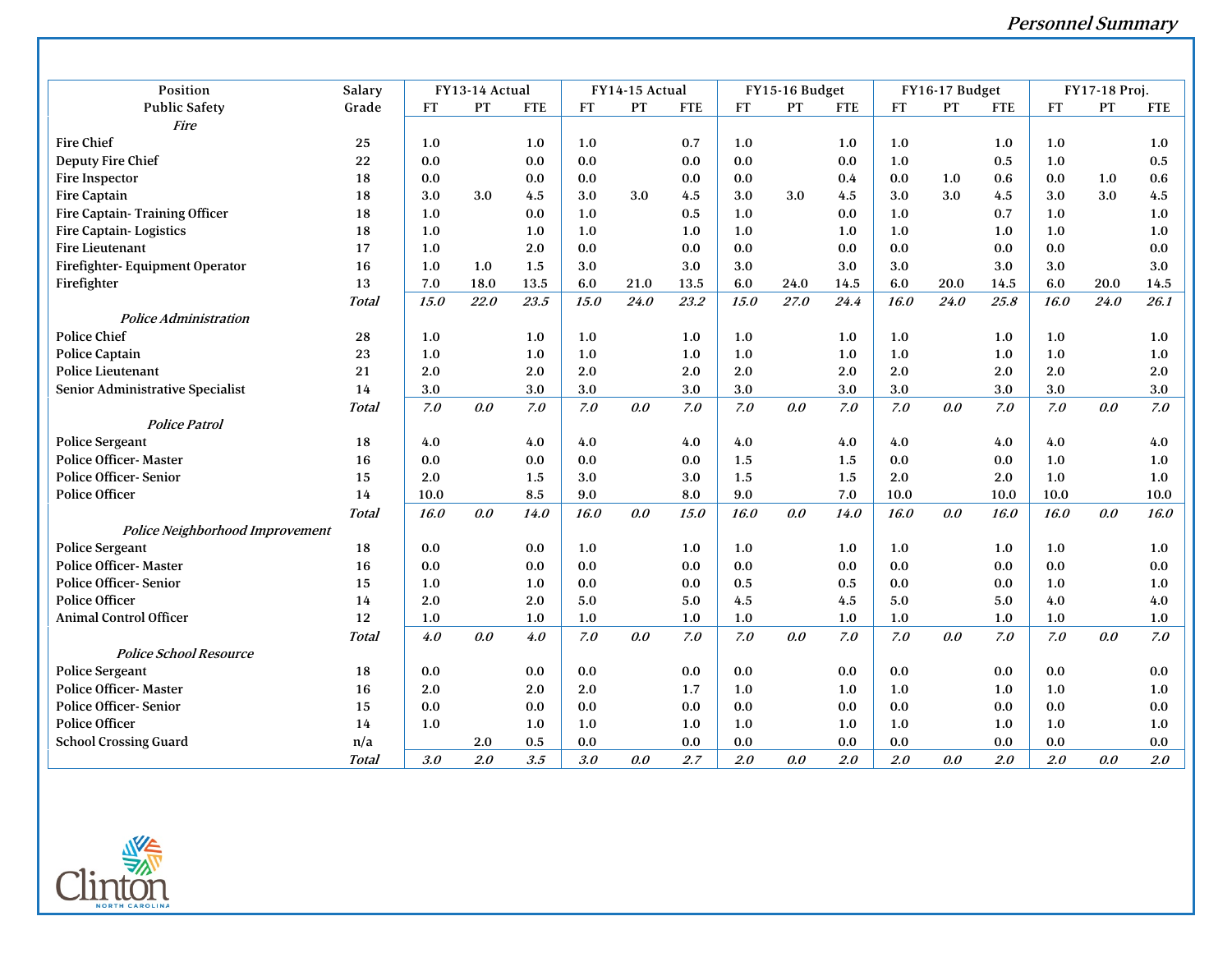| <b>Police Detectives*</b>            |                     |           |                |            |           |                |            |      |                |            |      |                |             |       |               |             |
|--------------------------------------|---------------------|-----------|----------------|------------|-----------|----------------|------------|------|----------------|------------|------|----------------|-------------|-------|---------------|-------------|
| <b>Police Sergeant</b>               | 18                  | 1.0       |                | 1.0        | 0.0       |                | 0.0        | 0.0  |                | 0.0        | 0.0  |                | 0.0         | 0.0   |               | 0.0         |
| <b>Police Officer-Master</b>         | 16                  | 0.0       |                | 0.0        | 0.0       |                | 0.0        | 0.0  |                | 0.0        | 0.0  |                | 0.0         | 0.0   |               | 0.0         |
| <b>Police Officer-Senior</b>         | 15                  | 1.0       |                | 1.0        | 0.0       |                | 0.0        | 0.0  |                | 0.0        | 0.0  |                | 0.0         | 0.0   |               | 0.0         |
| <b>Police Officer</b>                | 14                  | 1.0       |                | 1.0        | 0.0       |                | 0.0        | 0.0  |                | 0.0        | 0.0  |                | 0.0         | 0.0   |               | 0.0         |
|                                      | <b>Total</b>        | 3.0       | 0.0            | 3.0        | 0.0       | 0.0            | 0.0        | 0.0  | 0.0            | 0.0        | 0.0  | 0.0            | 0.0         | 0.0   | 0.0           | 0.0         |
|                                      | <b>Police Total</b> | 33.0      | 2.0            | 31.5       | 33.0      | 0.0            | 31.7       | 32.0 | 0.0            | 30.0       | 32.0 | 0.0            | 32.0        | 32.0  | 0.0           | 32.0        |
| <b>Public Safety Total</b>           |                     | 48.0      | 24.0           | 55.0       | 48.0      | 24.0           | 54.9       | 47.0 | 27.0           | 54.4       | 48.0 | 24.0           | 57.8        | 48.0  | 24.0          | 58.1        |
|                                      |                     |           |                |            |           |                |            |      |                |            |      |                |             |       |               |             |
| Position                             | Salary              |           | FY13-14 Actual |            |           | FY14-15 Actual |            |      | FY15-16 Budget |            |      | FY16-17 Budget |             |       | FY17-18 Proj. |             |
| <b>Public Works</b>                  | Grade               | <b>FT</b> | PT             | <b>FTE</b> | <b>FT</b> | PT             | <b>FTE</b> | FT   | PT             | <b>FTE</b> | FT   | PT             | <b>FTE</b>  | FT    | PT            | <b>FTE</b>  |
| City Garage                          |                     |           |                |            |           |                |            |      |                |            |      |                |             |       |               |             |
| <b>Fleet Maintenance Supervisor</b>  | 18                  | 1.0       |                | 1.0        | 1.0       |                | 1.0        | 1.0  |                | 1.0        | 1.0  |                | 1.0         | 1.0   |               | 1.0         |
| Fleet Maintenance Mechanic II        | 15                  | 1.0       |                | 1.0        | 1.0       |                | 1.0        | 1.0  |                | 1.0        | 1.0  |                | 1.0         | 1.0   |               | 1.0         |
| Fleet Maintenance Mechanic I         | 13                  | 1.0       |                | 1.0        | 1.0       |                | 1.0        | 1.0  |                | 1.0        | 1.0  |                | 1.0         | 1.0   |               | 1.0         |
|                                      | <b>Total</b>        | 3.0       | 0.0            | 3.0        | 3.0       | 0.0            | 3.0        | 3.0  | 0.0            | 3.0        | 3.0  | 0.0            | 3.0         | 3.0   | 0.0           | 3.0         |
| <b>Grounds &amp; Cemetery</b>        |                     |           |                |            |           |                |            |      |                |            |      |                |             |       |               |             |
| <b>Grounds Supervisor</b>            | 16                  | 1.0       |                | 1.0        | 1.0       |                | 1.0        | 1.0  |                | 1.0        | 1.0  |                | 1.0         | 1.0   |               | 1.0         |
| Cemetery & Grounds Worker II         | 12                  | 1.0       |                | 0.0        | 0.0       |                | 0.0        | 0.0  |                | 0.0        | 0.0  |                | 0.0         | 1.0   |               | 1.0         |
| <b>Equipment Operator</b>            | 10                  | 0.0       |                | 0.0        | 0.0       |                | 0.0        | 0.0  |                | 0.0        | 0.0  |                | 0.0         | 0.0   |               | 0.0         |
| Cemetery & Grounds Worker I          | 9                   | 2.0       |                | 2.5        | 3.0       |                | 2.5        | 3.0  |                | 2.0        | 3.0  |                | 3.0         | 2.0   |               | 2.0         |
|                                      | <b>Total</b>        | 4.0       | 0.0            | 3.5        | 4.0       | 0.0            | 3.5        | 4.0  | 0.0            | 3.0        | 4.0  | 0.0            | 4.0         | 4.0   | 0.0           | 4.0         |
| <b>Sanitation</b>                    |                     |           |                |            |           |                |            |      |                |            |      |                |             |       |               |             |
| <b>Sanitation Supervisor</b>         | 16                  | 0.0       |                | 0.0        | 0.0       |                | 0.0        | 0.0  |                | 0.0        | 0.0  |                | 0.5         | 1.0   |               | 1.0         |
| Senior Sanitation Equipment Operator | 13                  | 7.0       |                | 6.5        | 7.0       |                | 6.0        | 7.0  |                | 5.5        | 7.0  |                | 7.0         | 7.0   |               | 7.0         |
| <b>Sanitation Worker</b>             | 9                   | 1.0       |                | 1.0        | 1.0       |                | 1.0        | 1.0  |                | 0.5        | 1.0  |                | 1.0         | 1.0   |               | 1.0         |
|                                      | <b>Total</b>        | 8.0       | 0.0            | 7.5        | 8.0       | 0.0            | 7.0        | 8.0  | 0.0            | 6.0        | 8.0  | 0.0            | 8.5         | 9.0   | 0.0           | 9.0         |
| <b>Streets</b>                       |                     |           |                |            |           |                |            |      |                |            |      |                |             |       |               |             |
| <b>Public Works Manager</b>          | 21                  | 1.0       |                | 1.0        | 1.0       |                | 1.0        | 1.0  |                | 0.9        | 0.0  |                | 0.0         | 0.0   |               | 0.0         |
| <b>Streets Supervisor</b>            | 16                  | 0.0       |                | 0.0        | 0.0       |                | 0.0        | 0.0  |                | 0.0        | 0.0  |                | 0.5         | 1.0   |               | 1.0         |
| Senior Administrative Specialist     | 14                  | 1.0       |                | 1.0        | 1.0       |                | 1.0        | 1.0  |                | 1.0        | 1.0  |                | 1.0         | 1.0   |               | 1.0         |
| <b>Street Crew Leader</b>            | 14                  | 2.0       |                | 2.0        | 2.0       |                | 2.0        | 2.0  |                | 2.0        | 2.0  |                | 1.5         | 1.0   |               | 1.0         |
| <b>Heavy Equipment Operator</b>      | 13                  | 2.0       |                | 2.0        | 2.0       |                | 2.0        | 2.0  |                | 2.0        | 2.0  |                | 2.0         | 2.0   |               | 2.0         |
| <b>Equipment Operator</b>            | 10                  | 1.0       |                | 1.0        | 1.0       |                | 1.0        | 1.0  |                | 1.0        | 1.0  |                | 1.0         | 1.0   |               | 1.0         |
| <b>Street Maintenance Technician</b> | 10                  | 2.0       |                | 1.0        | 2.0       |                | 2.0        | 2.0  |                | 2.0        | 2.0  |                | 2.0         | 2.0   |               | 2.0         |
| <b>Street Maintenance Worker</b>     | 8                   | 3.0       |                | 2.5        | 3.0       |                | 3.0        | 3.0  |                | 2.0        | 3.0  |                | 3.0         | 3.0   |               | 3.0         |
|                                      | <b>Total</b>        | 12.0      | 0.0            | 10.5       | 12.0      | 0.0            | 12.0       | 12.0 | 0.0            | 10.9       | 11.0 | 0.0            | <i>11.0</i> | 11.0  | 0.0           | <i>11.0</i> |
| <b>Public Works Total</b>            |                     | 27.0      | 0.0            | 24.5       | 27.0      | 0.0            | 25.5       | 27.0 | 0.0            | 22.9       | 26.0 | 0.0            | 26.5        | 27.0  | 0.0           | 27.0        |
|                                      |                     |           |                |            |           |                |            |      |                |            |      |                |             |       |               |             |
| <b>Total General Fund</b>            |                     | 99.0      | 32.0           | 106.3      | 99.0      | 32.0           | 108.0      | 98.0 | 36.0           | 104.0      | 98.0 | 32.0           | 112.4       | 100.0 | 32.0          | 113.2       |